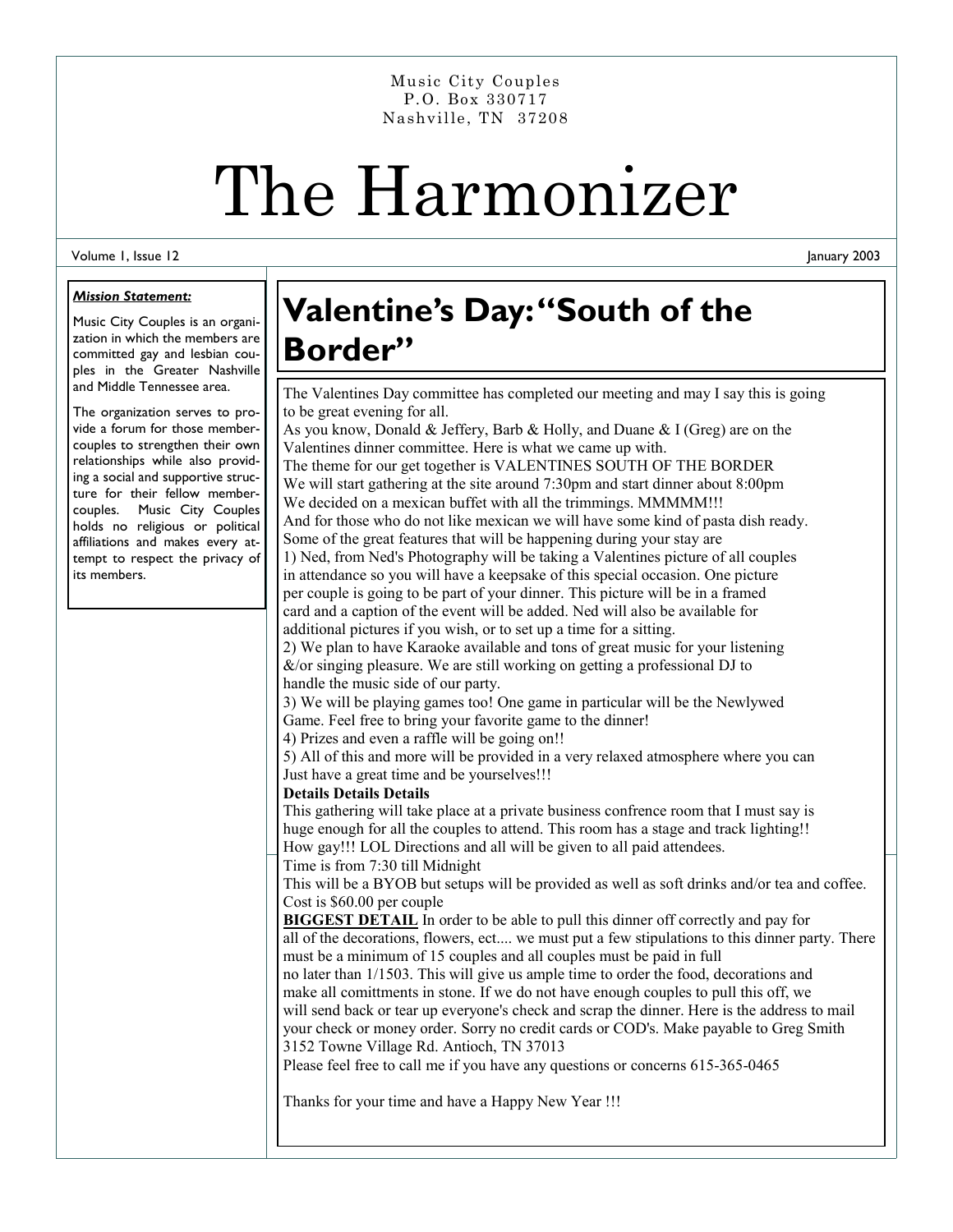**Law Offices KEVIN T. SOMMERS** 

Nashville 615-386-7007 Dickson 615-446-4882 Kingston Springs 615-952-9882 Fax: 615-952-5621 Mail: P.O. Box 399 Kingston Springs, TN 37082

www.sommerslawoffice.com





a garden store

Nancy Robison Proprietor

2800 Bransford Ave. Nashville TN 37204 Phone (615) 383-0038  $Fax (615) 383 - 0607$ 

# Best Wishes for a Safe, and Prosperous New Year from the Operating Committee of Music City Couples!

Listed is the nomination form for the Couples Operating Board positions for the 2003 calendar year. The continued strength of the organization depends on those willing to step forward and give a small amount of their time. Any member couple interested in one of these positions should feel free to nominate themselves. If there is another prospective couple that you have in mind, please nominate them for any of the positions. The election of our 2003 officers will take place on Saturday, January 17, 2003. The time and location is yet to be determined. Please submit your nomination as soon as possible. Remember this is your club, and by giving a little bit of yourself can we continue to offer our members the kind of

organization we deserve.

Please complete the form and submit it by mailing to Music City Couples, **P.O. Box 330717, Nashville, TN 37208** or you may hand deliver it to any of the Operating Board members.

We hereby nominate the following couples for positions on the Operating Board for 2003 (please print clearly).

#### **Chair Couple Nomination: \_\_\_\_\_\_\_\_\_\_\_\_\_\_\_\_\_\_\_\_\_\_\_\_\_\_\_\_\_\_\_\_\_\_\_\_\_**

"Serve as Chief Executive Officers of the organization, preside at all meetings of the Operating Board and general membership, whose responsibilities are to generally supervise, direct and facilitate the business of Music City Couples." Position currently held by Steve and Scott-They respectfully decline nomination to the Operating Board for 2003.

#### **Vice-Chair Couple Nomination:\_\_\_\_\_\_\_\_\_\_\_\_\_\_\_\_\_\_\_\_\_\_\_\_\_\_\_\_\_\_\_\_\_\_\_**

"Serve as secretaries of the organization maintaining all the minutes and a yearly record of all proceedings and actions, maintain membership roster, and preside at meetings and carry out the duties of the Chair Couple in their absence or in case of vacancy of said office." This is a new position for the Operating Board for 2003.

#### **Finance Couple Nomination:\_\_\_\_\_\_\_\_\_\_\_\_\_\_\_\_\_\_\_\_\_\_\_\_\_\_\_\_\_\_\_\_\_\_\_\_\_**

"Serve as the financial officers of the organization, receive, deposit, and disburse all funds while maintaining appropriate financial and fiscal records, comply with the requirements of Couples National Network, present a written and verbal financial statement and a proposed annual budget." Position currently held by Don and Russ-They respectfully decline nomination to the Operating Board for 2003.

#### **Media Couple Nomination:\_\_\_\_\_\_\_\_\_\_\_\_\_\_\_\_\_\_\_\_\_\_\_\_\_\_\_\_\_\_\_\_\_\_\_\_\_**

"Prepare, publish, and distribute a monthly newsletter, maintain media communication with the community and the media regarding Music City Couples purposes, activities, and services." Position currently held by Bill and Jerry-They respectfully decline nomination to the Operating Board for 2003.

#### **Events Couple Nomination:\_\_\_\_\_\_\_\_\_\_\_\_\_\_\_\_\_\_\_\_\_\_\_\_\_\_\_\_\_\_\_\_\_\_\_\_\_**

"Plan the program for social events and activities of the organization, coordinate community events, promote and encourage member couples to host events." Position currently held by Julia and Tara-They respectfully decline nomination to the Operating Board for 2003.

#### **Member Services Couple:**

"Serve as liaison with new members and prospective members, responsible for mailing new member packets, contact inactive member couples to encourage participation." This is a new position for the Operating Board for 2003.

**Internet Services Couple:** Position is currently held by Bobby and Larry who will remain in this position for the 2003 calendar year.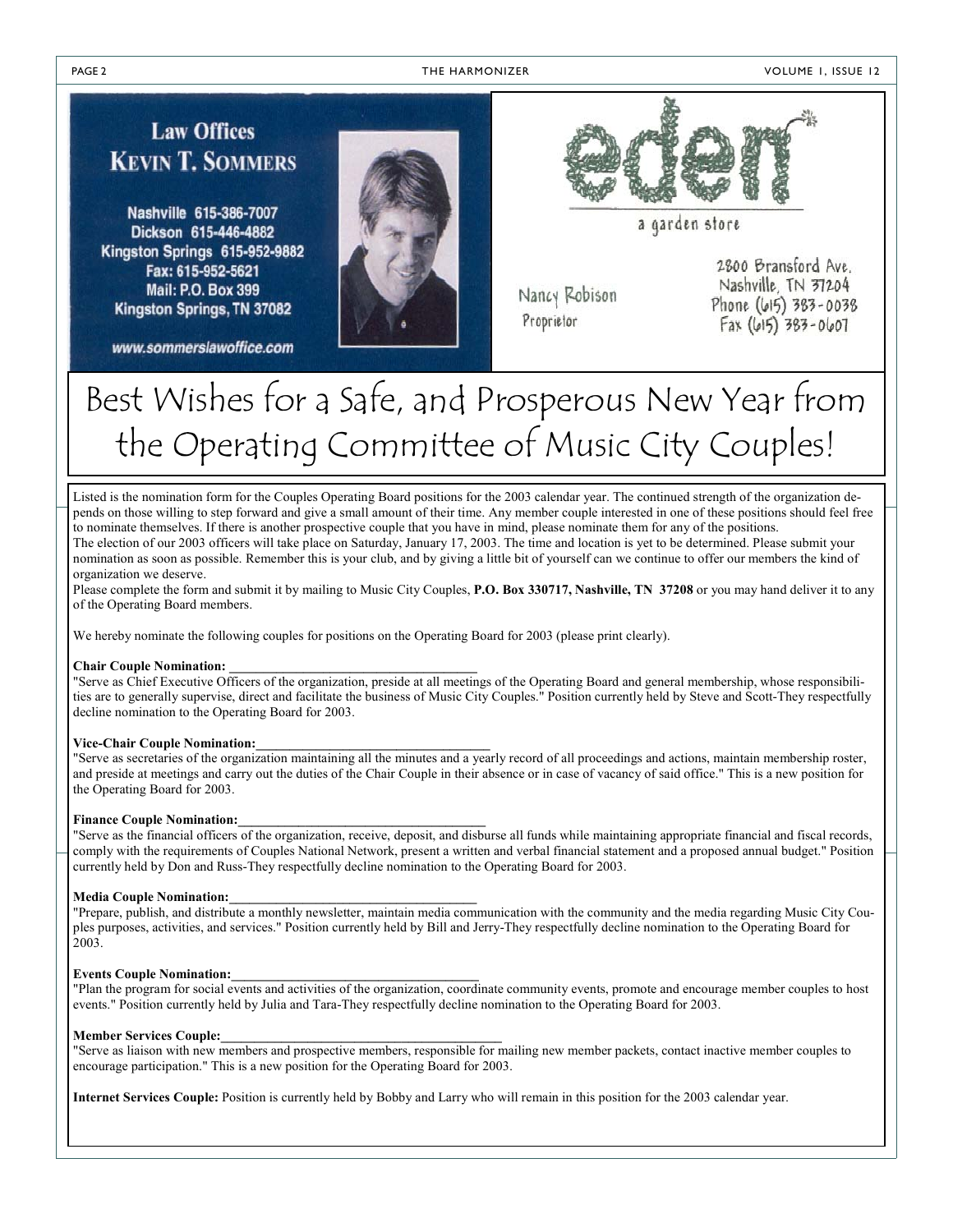#### **Mark your calendar now!**

Don't forget January 17th, our organizational meeting as we will be voting for our new officers for the next year! If you have not done so, go to the website and print off the nomination form and mail it in to us. YOU MUST BE PRESENT TO VOTE!

Sunday, January 26th, join us at Tara and Julia's for the superbowl party! Stay tuned for more info regarding this event.

If you would like to host or have an idea for an event, let one of the committee couples know or post it on the message board.

## **Mark your calendar for the quarterly business meeting**

Just an update on our next business meeting. On **Friday, January 17th**, we will be meeting at 7:00 pm at the **Rainbow Community Center**. The location of Rainbow Community Center is **961 Woodland St**. in East Nashville. At the meeting, we will be conducting the election for the 2003 Operating Board. If you would like to nominate a couple, please send in your nomination form or attend the meeting on the 17th. Thanks to everyone for your support.

### **WELCOME HAPPY BIRTHDAY HAPPY**

Greg  $\&$  Shane Brian (Marcus)  $1/5$  Stefen  $\&$  Steve  $1/5$ Ken (David)  $1/15$  Joe & Andrew  $1/23$ Joe (Andrew)  $1/17$ Darrin (Ned)  $1/26$ 

 **ANNIVERSARY**

## **Message from Web Services**

Bobby and I would like to invite all of our couples to visit the public domain website, http://www.musiccitycouples.org, and visit all of the pages that are currently available. Please go over them with a fine toothcomb to verify that the pages look and function the way they were designed. Several of our users access the website via AOL. Some of our users access the website using Netscape, while many of us also use Explorer.

It is our intention that we all work together to help make our Music City Couples public domain a website to be proud of, with a design that is user friendly, and looks the same to anyone that accesses our website. We want it to look friendly, and provide the public with accurate information. We want it to show just how friendly and active we are as a group. We want potential couples to realize that we are all good friends, enjoy similar interests, have fun together, and feel safe in their relationships.

Please forward any and all ideas to Bobby and I by emailing us at: info@musiccitycouples.org.